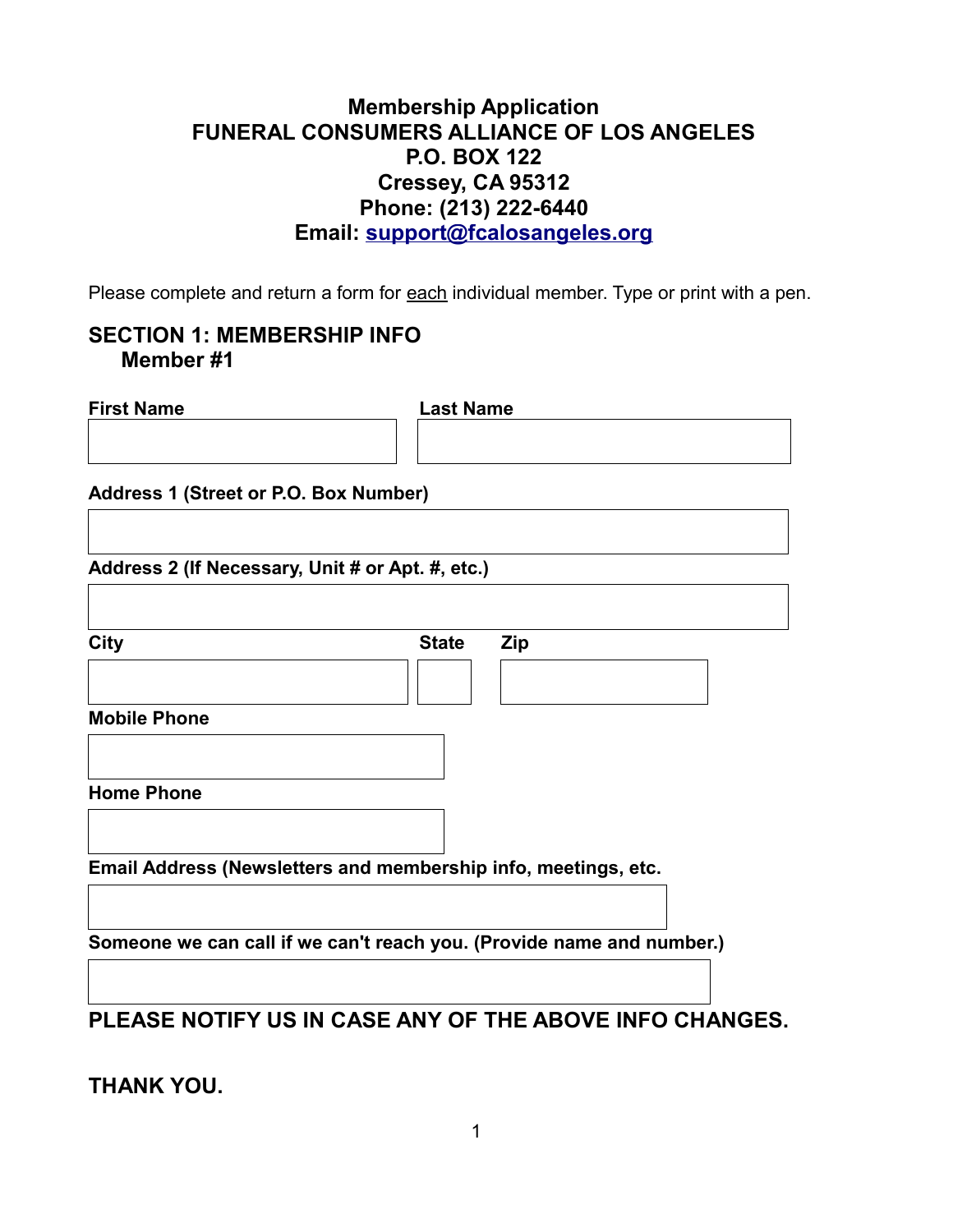## **SECTION 2: MEMBERSHIP FEE**

Membership Fee and/or Donations by check should be sent to:

 **FCA of Los Angeles P.O. Box 122 Cressey, CA 95312**  Membership (\$50 each) Donation (optional) **Total \$\_\_\_\_\_\_\_\_\_\_\_\_\_\_\_\_\_** 

Be sure to make your check payable to "**FCA of CA**" for the appropriate amount. Be sure to Memo

" **FCALA New Member** " on your check. Also, be sure to include your membership application, one

per person.

**Very Important! Memberships begin when your application and your check have been** 

#### **received and processed.**

DISCLAIMER: By typing your name below, you are signing this application electronically. You agree that your electronic signature is the legal equivalent of your manual signature on this application. Cursive signatures may also be provided in lieu of electronic signature.

Signature of New FCALA Member or Conservator

Date

Printed Name of New FCALA Member or Conservator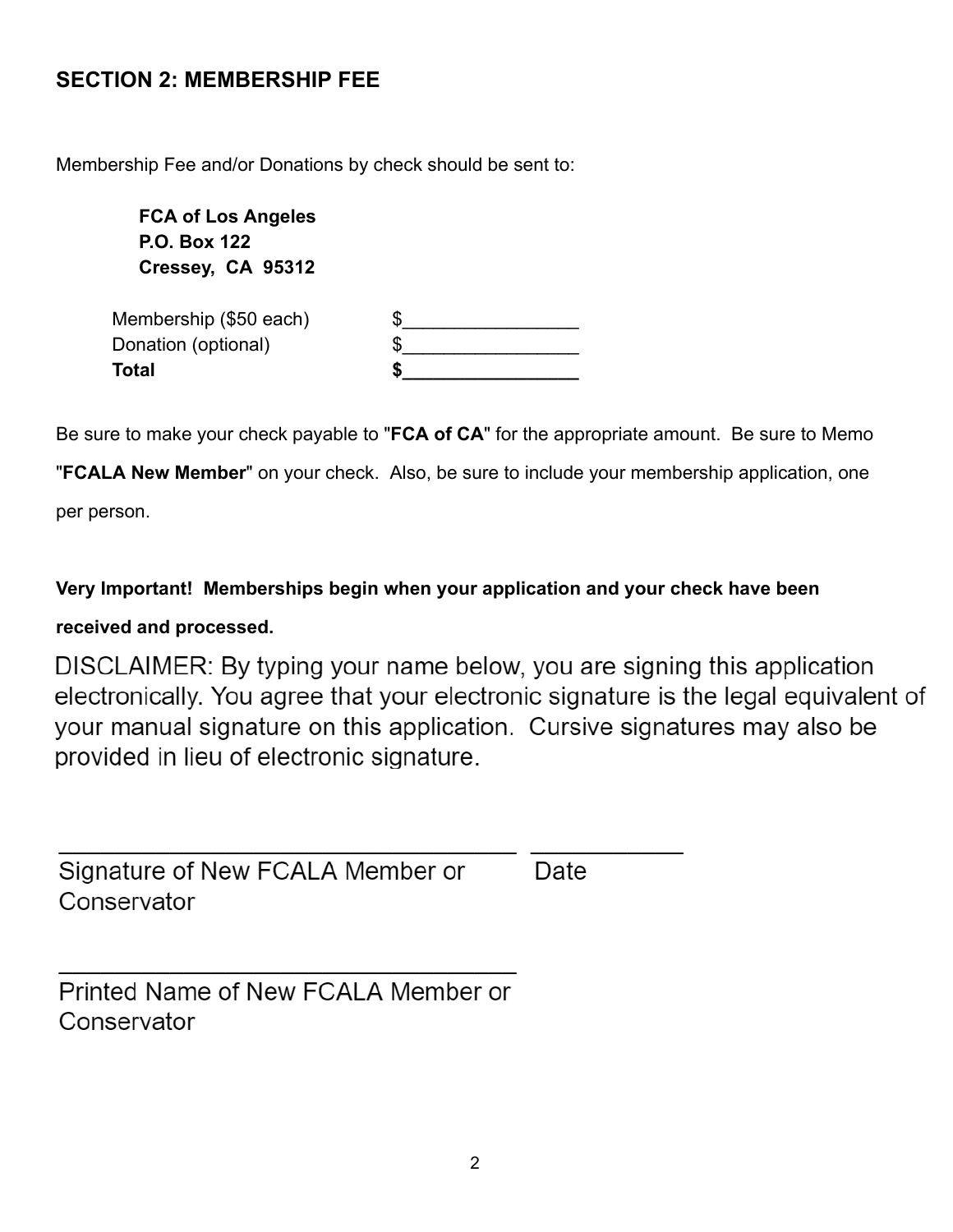# **SECTION 3: STATEMENTS OF UNDERSTANDING**

1 The Lifetime Member understands that:

- $\circ$  the Funeral Consumers Alliance of Los Angeles (FCALA) is a 501(c)(3), non-profit, nonsectarian organization entirely operated by volunteers working to protect consumer's right to choose a meaningful, dignified, and affordable funeral
- the FCALA strongly recommends that everyone reviews the information at ([www.fcalosangeles.org\)](http://www.fcalosangeles.org/) or at other sites via links provided prior to making any funeral-related decisions so that you can learn about your rights as a consumer and protections available to you by the Federal Trade Commission and State of CA Consumer Affairs Department, etc.
- the FCALA strongly encourages everyone to visit all the local funeral homes in their area so they can meet the staff, see the facilities, collect written information, and review their findings in the comfort of their home where they are free from any pressure to make a purchase. (As with other consumer products and services, the least expensive product or service is not necessarily the best one for you. Nevertheless, the most expensive product or service does not guarantee the best offering either.)
- the FCALA does not endorse, steer, or encourage anyone, in any way, to seek services over any other local mortuary or funeral home
- he/she is under no obligation to use any funeral home or mortuary services
- monies sent to FCALA are non-refundable.

# **ACKNOWLEDGEMENT/UNDERSTANDING**

I have read and acknowledge the content of this page and understand the above statements.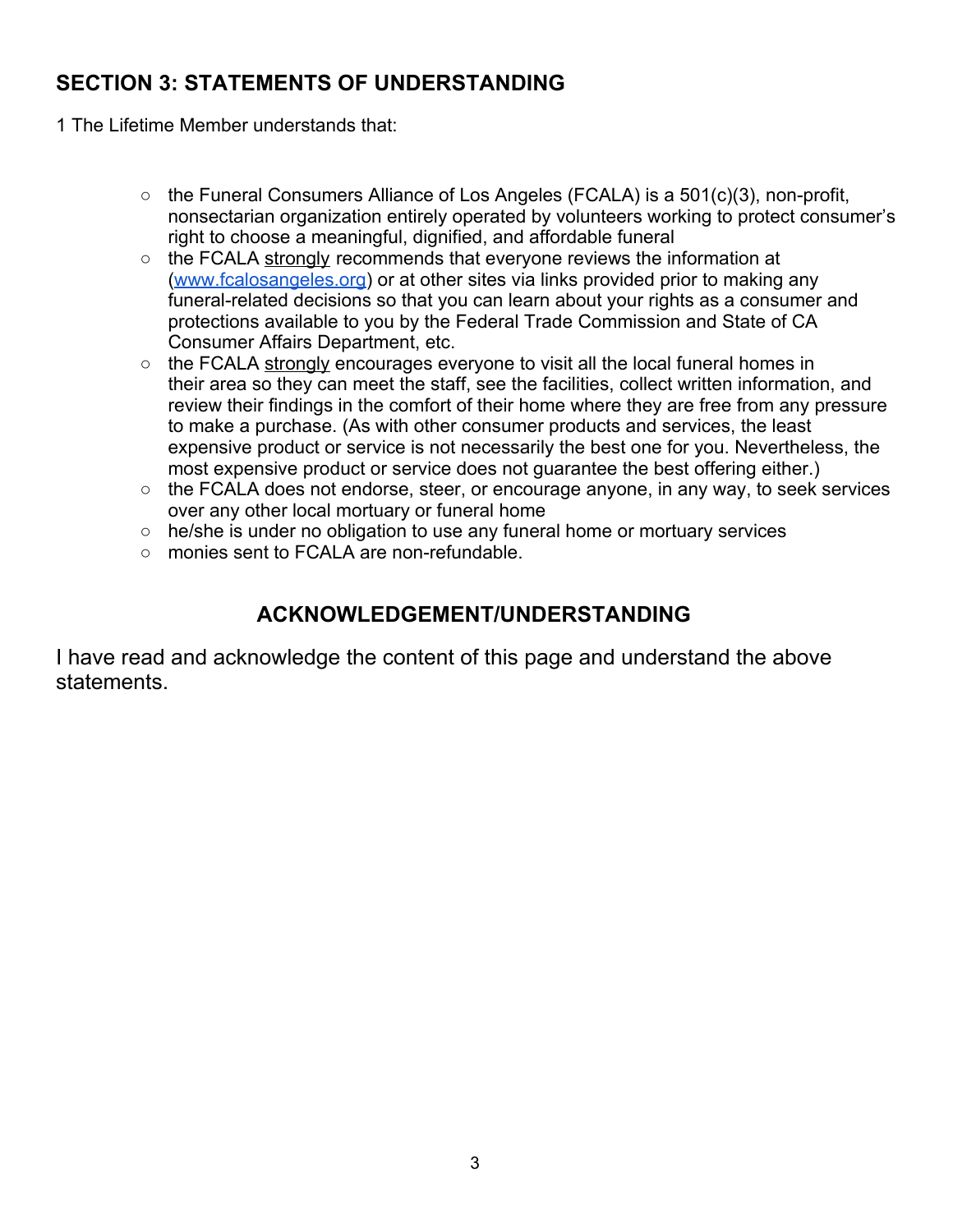## **SECTION 4: INSTRUCTIONS FOR FINAL ARRANGEMENTS**

## **THIS SECTION SHOULD NOT BE MAILED TO US WITH SECTIONS 1 -3.**

### **MORTUARY OR FUNERAL HOME SELECTION:**

**Name of Funeral Home Mortuary you want to use.** 

| <b>OU CEL AUUI COO</b> |              |                 |
|------------------------|--------------|-----------------|
| <b>City</b>            | <b>State</b> | <b>Zip Code</b> |
| <b>Phone Number</b>    |              |                 |
| <b>Fax Number</b>      |              |                 |
| <b>Email Address</b>   |              |                 |

**PART 1: TYPE OF SERVICE** 

#### **DIRECT CREMATION:**

Stroot **Address** 

(If you chose cremation, select one of the following choices or explain below.)

Direct Cremation I will provide container, no service Direct Cremation use the least expensive from funeral home

Other (Explain how you'd like your Direct Cremation handled.):

#### **DIRECT/IMMEDIATE BURIAL:**

My non-embalmed body to be transported in the least expensive container to the cemetery.

(Cemetery plot should be arranged in advance, otherwise, embalming may be required at additional charges.) Graveside services are also available for an additional charges. There may be additional charges for service outside a specified distance from the mortuary. Be sure to find out in advance.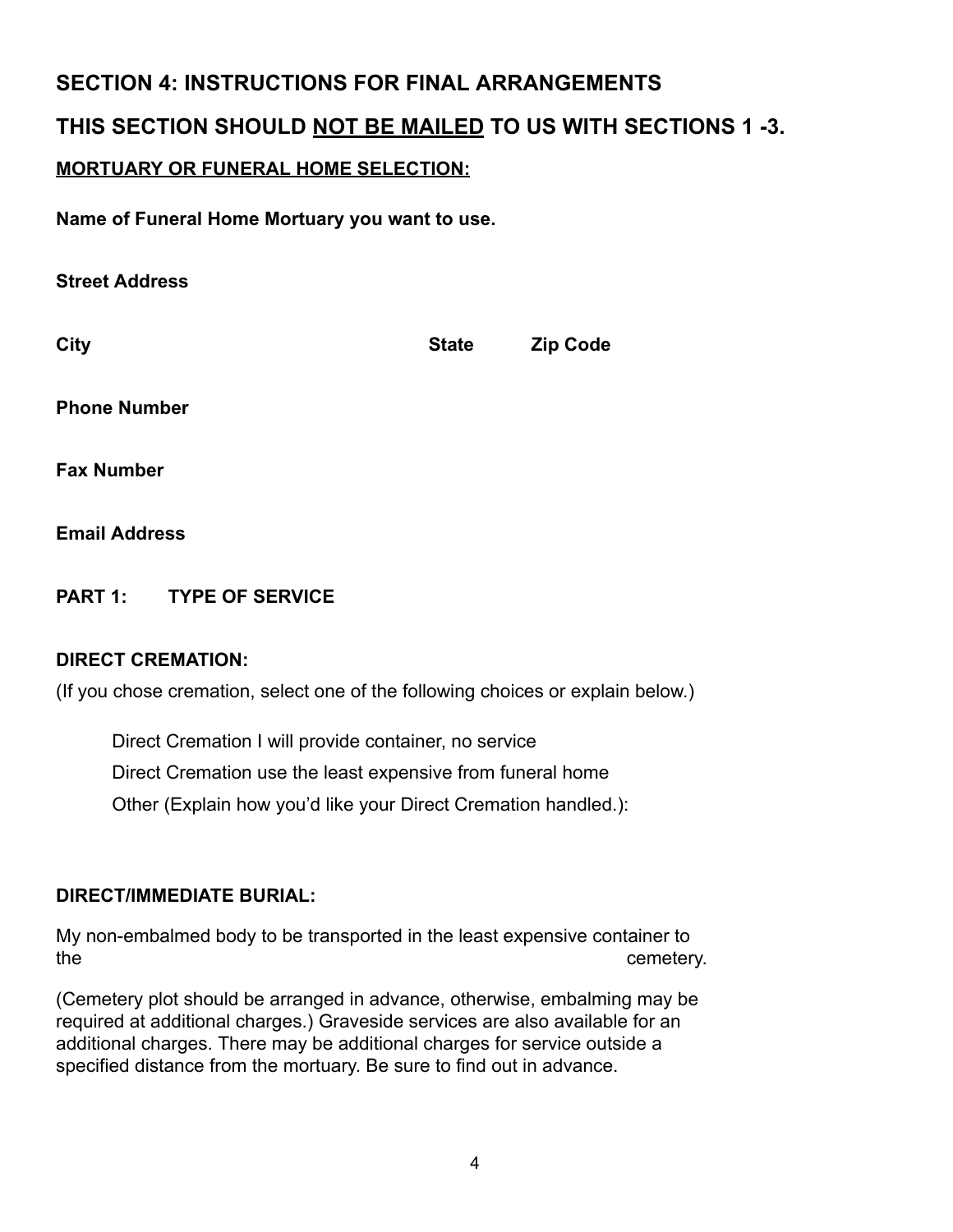#### **PART 2: FINAL DISPOSITION**

*If cremation is chosen:*

- a) I wish to claim the ashes or arrange for their disposition.
- b) Other

#### *If immediate burial is chosen:*

a) I have made arrangements regarding my interment as follows: (Location of burial plot,

mausoleum or other instructions:

b) I wish no memorial service.

c) I wish a memorial service to be held at: (Indicate church, funeral chapel, private home or other:

Clergyman or other person to conduct service:

(Check box(es) if applicable.)

I leave the decision as to a memorial service to my next of kin.

Instead of flowers, I prefer memorial gifts sent to:

#### I appoint as my **Primary Designated**

**Person** to make any other necessary decisions regarding my final arrangements and disposition. If cannot fulfill that role, I appoint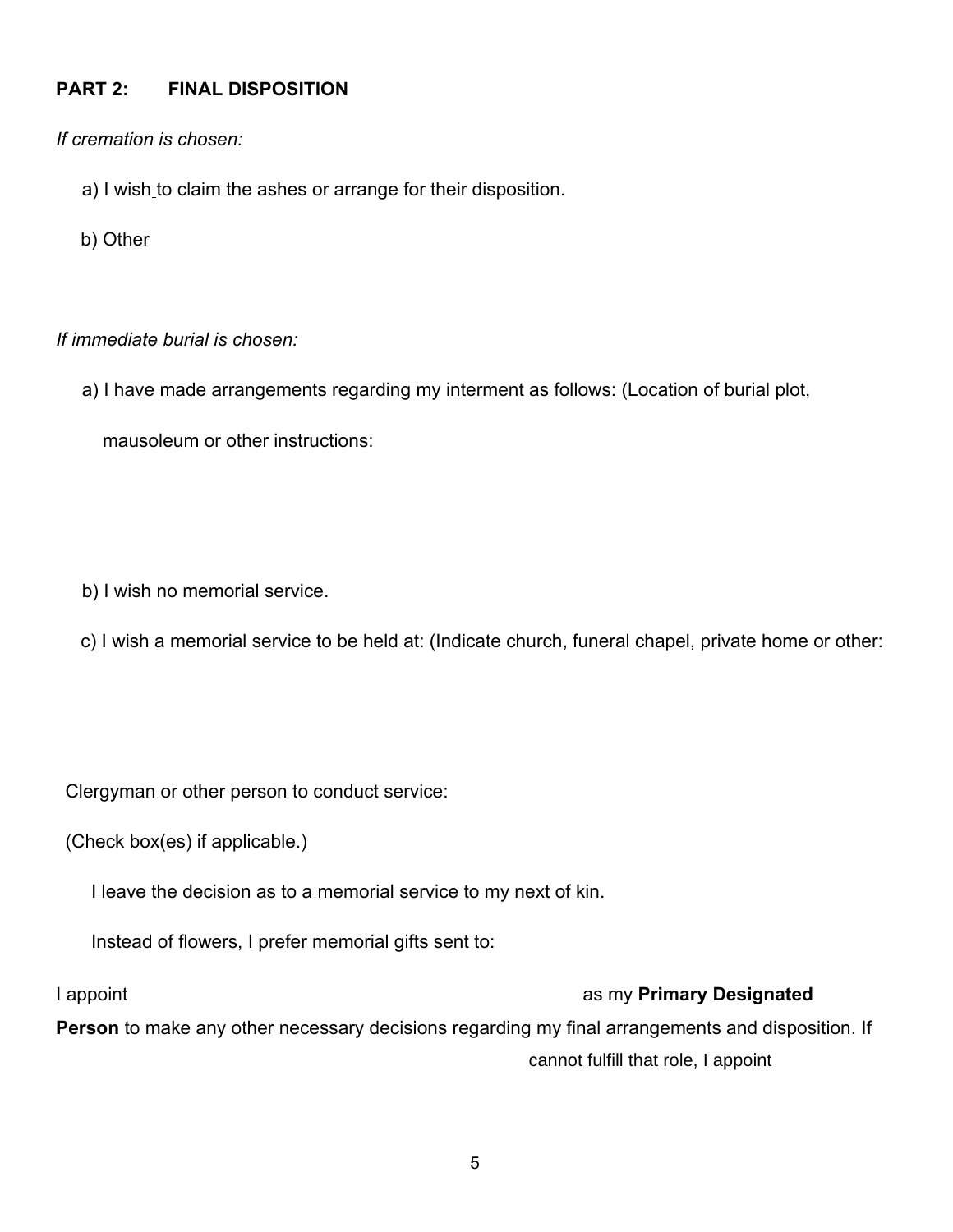**Person.**

### **SECTION 5: WHAT DO I DO NOW?**

- 1. **ONLY SEND US PAGES 1 3.** .
- 2. Give copies of Pages 4 7 to:
	- your Primary Designated Person,
	- your Secondary Designated Person,
	- and any family member or friend whom you want to know your final wishes.

## **WHAT DO I DO ONCE-A-YEAR?**

- Be sure to review Pages 4 7 once-a-year to make sure that all your selections are current and up-to-date. Sometimes people change their mind about their final arrangements. Other times a change in a Designated Person is necessary.
- If changes need to be made, just get new copies of whichever page(s) you need from our website or contact us. Once Pages 4 - 7 have been completed, be sure to give copies of the new documents to your:
	- **Primary Designated Person** ,
	- **Secondary Designated Person** ,
	- $\circ$  any family member or friend whom you want to know your final wishes,

As always, we at the FCALA are committed to helping you, your family member(s) and friend(s) via education and encouragement to get educated, know your rights, and don't get taken advantage of. We know thinking about these things isn't a lot of fun, but just know this. By doing the "heavy lifting" now, you're saving your family member(s) and friend(s) a lot of heartache at a very sad time because you took the time to plan ahead. Strong work!

Call us at (213) 222-6440 or send us an email. We're here to help!